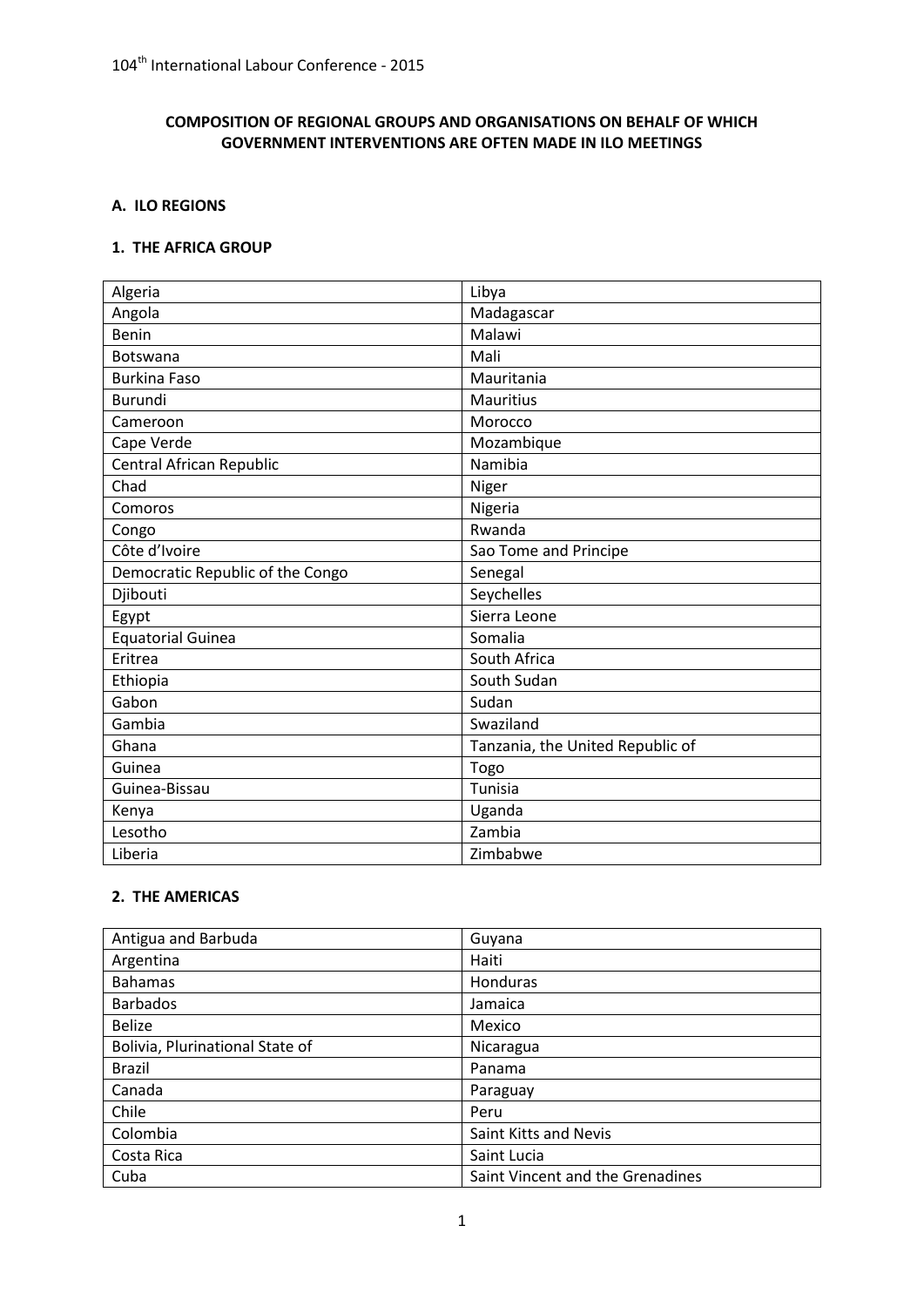| Dominica           | Suriname                          |
|--------------------|-----------------------------------|
| Dominican Republic | <b>Trinidad and Tobago</b>        |
| Ecuador            | <b>United States</b>              |
| El Salvador        | Uruguay                           |
| Grenada            | Venezuela, Bolivarian Republic of |
| Guatemala          |                                   |

## **3. ASIA AND THE PACIFIC GROUP (ASPAG)**

| Afghanistan                      | Myanmar                     |
|----------------------------------|-----------------------------|
| Australia                        | Nepal                       |
| <b>Bahrain</b>                   | New Zealand                 |
| Bangladesh                       | Oman                        |
| Brunei Darussalam                | Pakistan                    |
| Cambodia                         | Palau                       |
| China                            | Papua New Guinea            |
| Fiji                             | Philippines                 |
| India                            | Qatar                       |
| Indonesia                        | Samoa                       |
| Iran, Islamic Republic of        | Saudi Arabia                |
| Iraq                             | Singapore                   |
| Japan                            | Solomon Islands             |
| Jordan                           | Sri Lanka                   |
| Kiribati                         | Syrian Arab Republic        |
| Republic of Korea                | Thailand                    |
| Kuwait                           | Timor-Leste                 |
| Lao People's Democratic Republic | Tuvalu                      |
| Lebanon                          | <b>United Arab Emirates</b> |
| Malaysia                         | Vanuatu                     |
| Maldives, Republic of            | Viet Nam                    |
| <b>Marshall Islands</b>          | Yemen                       |
| Mongolia                         |                             |

### **4. EUROPE**

| Albania                | Lithuania                 |
|------------------------|---------------------------|
| Armenia                | Luxembourg                |
| Austria                | Malta                     |
| Azerbaijan             | Moldova, Republic of      |
| <b>Belarus</b>         | Montenegro                |
| Belgium                | Netherlands               |
| Bosnia and Herzegovina | Norway                    |
| <b>Bulgaria</b>        | Poland                    |
| Croatia                | Portugal                  |
| Cyprus                 | Romania                   |
| Czech Republic         | <b>Russian Federation</b> |
| <b>Denmark</b>         | San Marino                |
| Estonia                | Serbia                    |
| Finland                | Slovakia                  |
| France                 | Slovenia                  |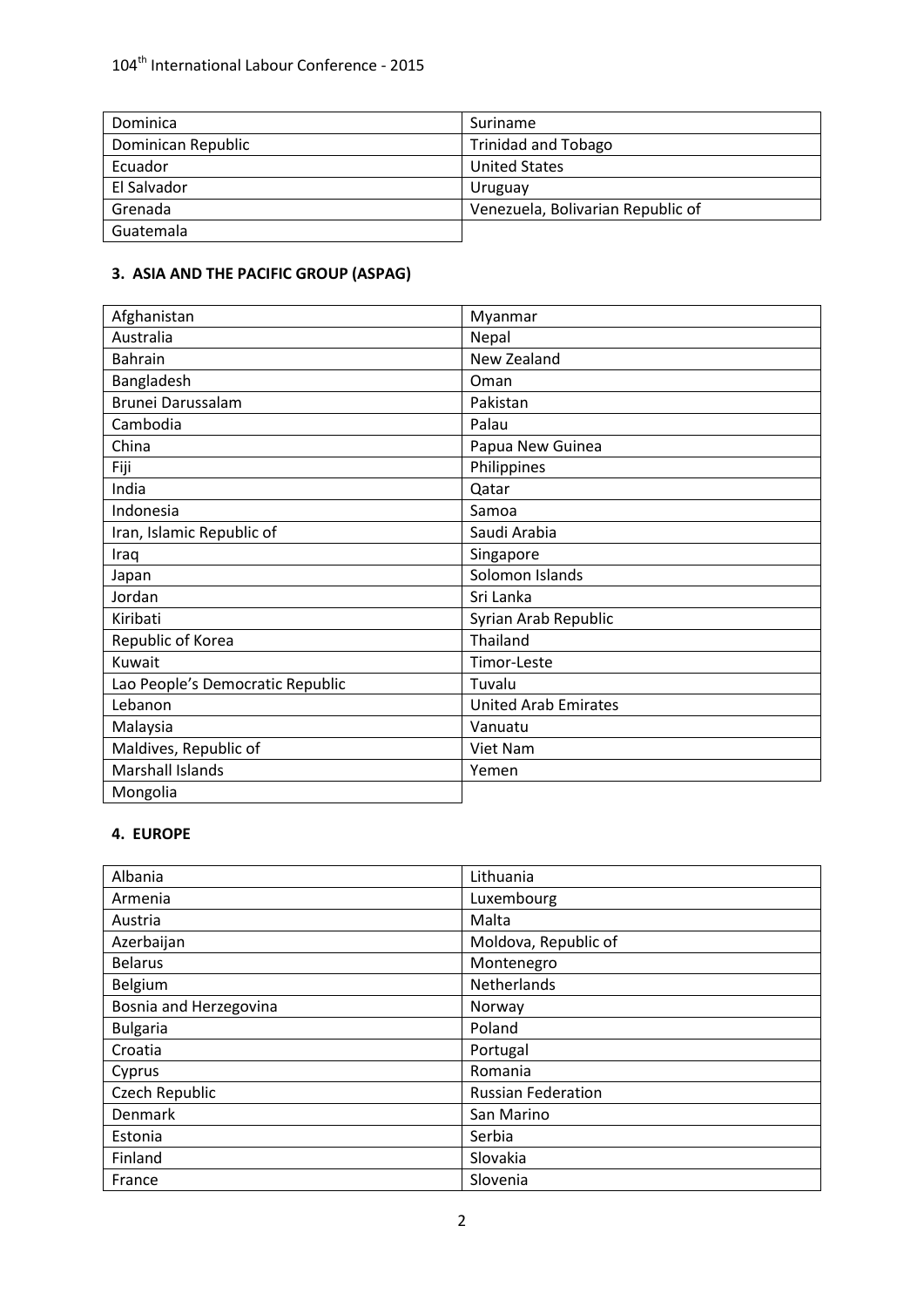# 104<sup>th</sup> International Labour Conference - 2015

| Georgia    | Spain                                     |
|------------|-------------------------------------------|
| Germany    | Sweden                                    |
| Greece     | Switzerland                               |
| Hungary    | Tajikistan                                |
| Iceland    | The former Yugoslav Republic of Macedonia |
| Ireland    | Turkey                                    |
| Israel     | Turkmenistan                              |
| Italy      | Ukraine                                   |
| Kazakhstan | United Kingdom                            |
| Kyrgyzstan | Uzbekistan                                |
| Latvia     |                                           |

#### **B. OTHER GROUPS**

## **1. GROUP OF LATIN AMERICAN AND CARIBBEAN COUNTRIES (GRULAC)**

| Antigua and Barbuda             | Guyana                            |
|---------------------------------|-----------------------------------|
| Argentina                       | Haiti                             |
| <b>Bahamas</b>                  | <b>Honduras</b>                   |
| <b>Barbados</b>                 | Jamaica                           |
| <b>Belize</b>                   | Mexico                            |
| Bolivia, Plurinational State of | Nicaragua                         |
| <b>Brazil</b>                   | Panama                            |
| Chile                           | Paraguay                          |
| Colombia                        | Peru                              |
| Costa Rica                      | Saint Kitts and Nevis             |
| Cuba                            | Saint Lucia                       |
| Dominica                        | Saint Vincent and the Grenadines  |
| Dominican Republic              | Suriname                          |
| Ecuador                         | <b>Trinidad and Tobago</b>        |
| El Salvador                     | Uruguay                           |
| Grenada                         | Venezuela, Bolivarian Republic of |
| Guatemala                       |                                   |

### **2. INDUSTRIALIZED MARKET ECONOMY COUNTRIES (IMEC)**

| Australia      | Lithuania   |
|----------------|-------------|
| Austria        | Luxembourg  |
| Belgium        | Malta       |
| Canada         | Netherlands |
| Czech Republic | New Zealand |
| Cyprus         | Norway      |
| Denmark        | Poland      |
| Estonia        | Portugal    |
| Finland        | Romania     |
| France         | Slovakia    |
| Germany        | Slovenia    |
| Greece         | San Marino  |
| Hungary        | Spain       |
| Iceland        | Sweden      |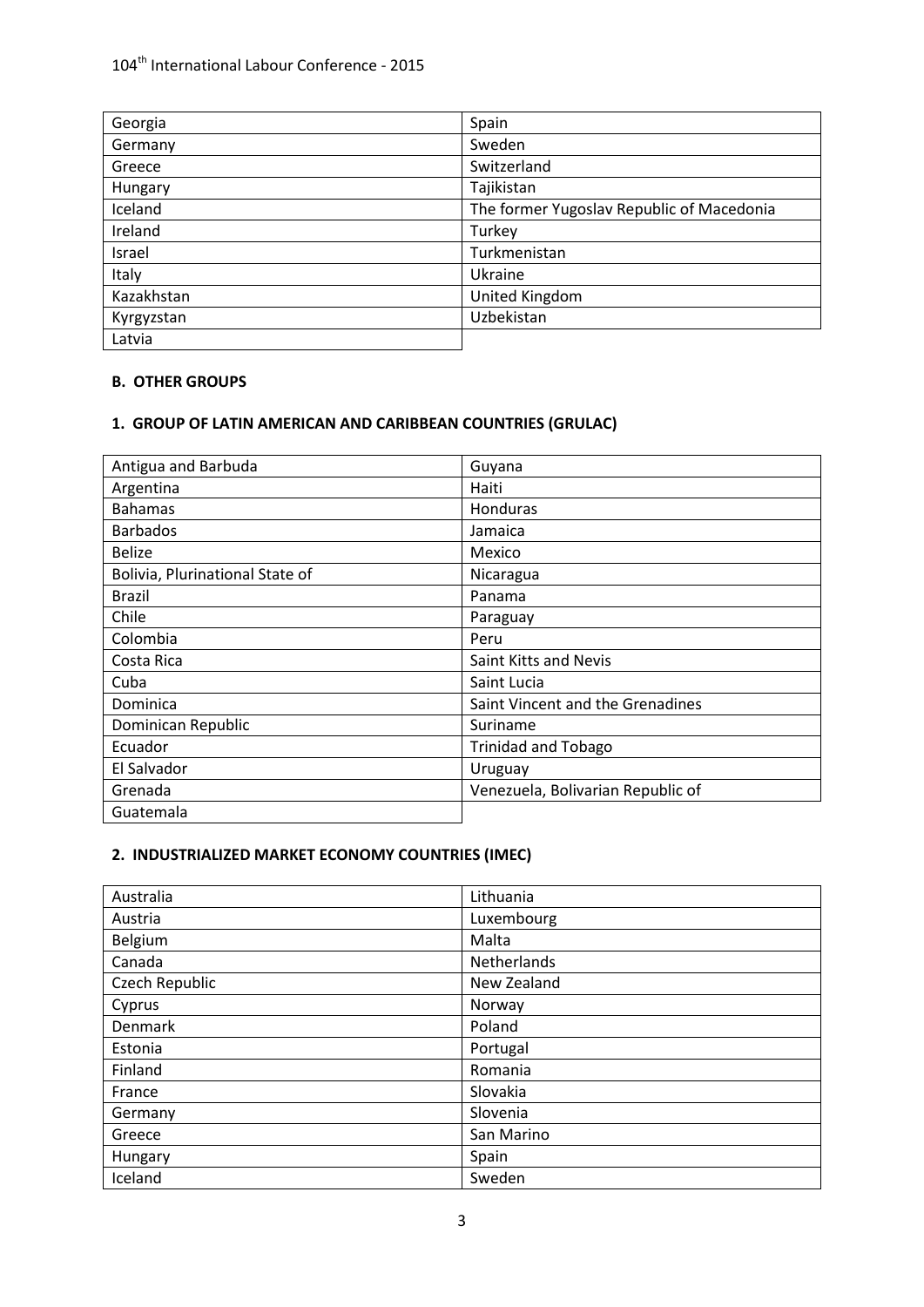| Ireland | Switzerland          |
|---------|----------------------|
| Italy   | Turkey               |
| Japan   | United Kingdom       |
| Korea   | <b>United States</b> |
| Latvia  |                      |

### **3. NON-ALIGNED MOVEMENT**

### **States marked with an asterisk (\*) are not member States of the ILO**

| Afghanistan                                   | Lesotho                          |
|-----------------------------------------------|----------------------------------|
| Algeria                                       | Liberia                          |
| Angola                                        | Libya                            |
| Antigua and Barbuda                           | Madagascar                       |
| Azerbaijan                                    | Malawi                           |
| <b>Bahamas</b>                                | Malaysia                         |
| <b>Bahrain</b>                                | Maldives                         |
| Bangladesh                                    | Mali                             |
| <b>Barbados</b>                               | Mauritania                       |
| <b>Belarus</b>                                | Mauritius                        |
| <b>Belize</b>                                 | Mongolia                         |
| <b>Benin</b>                                  | Morocco                          |
| Bhutan*                                       | Mozambique                       |
| <b>Bolivia</b>                                | Myanmar                          |
| Botswana                                      | Namibia                          |
| Brunei Darussalam                             | Nepal                            |
| <b>Burkina Faso</b>                           | Nicaragua                        |
| <b>Burundi</b>                                | Niger                            |
| Cambodia                                      | Nigeria                          |
| Cameroon                                      | Oman                             |
| Cape Verde                                    | Pakistan                         |
| Central African Republic                      | Palestine <sup>1</sup>           |
| Chad                                          | Panama                           |
| Chile                                         | Papua New Guinea                 |
| Colombia                                      | Peru                             |
| Comoros                                       | Philippines                      |
| Congo                                         | Qatar                            |
| Côte d'Ivoire                                 | Rwanda                           |
| Cuba                                          | Saint Kitts and Nevis            |
| Democratic People's Republic of Korea (DPRK)* | Saint Lucia                      |
| Democratic Republic of Congo                  | Saint Vincent and the Grenadines |
| Djibouti                                      | São Tomé and Príncipe            |
| Dominica                                      | Saudi Arabia                     |
| Dominican Republic                            | Senegal                          |
| Ecuador                                       | Seychelles                       |
| Egypt                                         | Sierra Leone                     |

**THE INCO, the term Palestine is used exclusively for the Palestine Liberation Movement and is not applied to and is not applied to and is not applied to and is not applied to and is not applied to and is not applied to an** any geographical entity. In particular, it should not be used in an alphabetic list of States.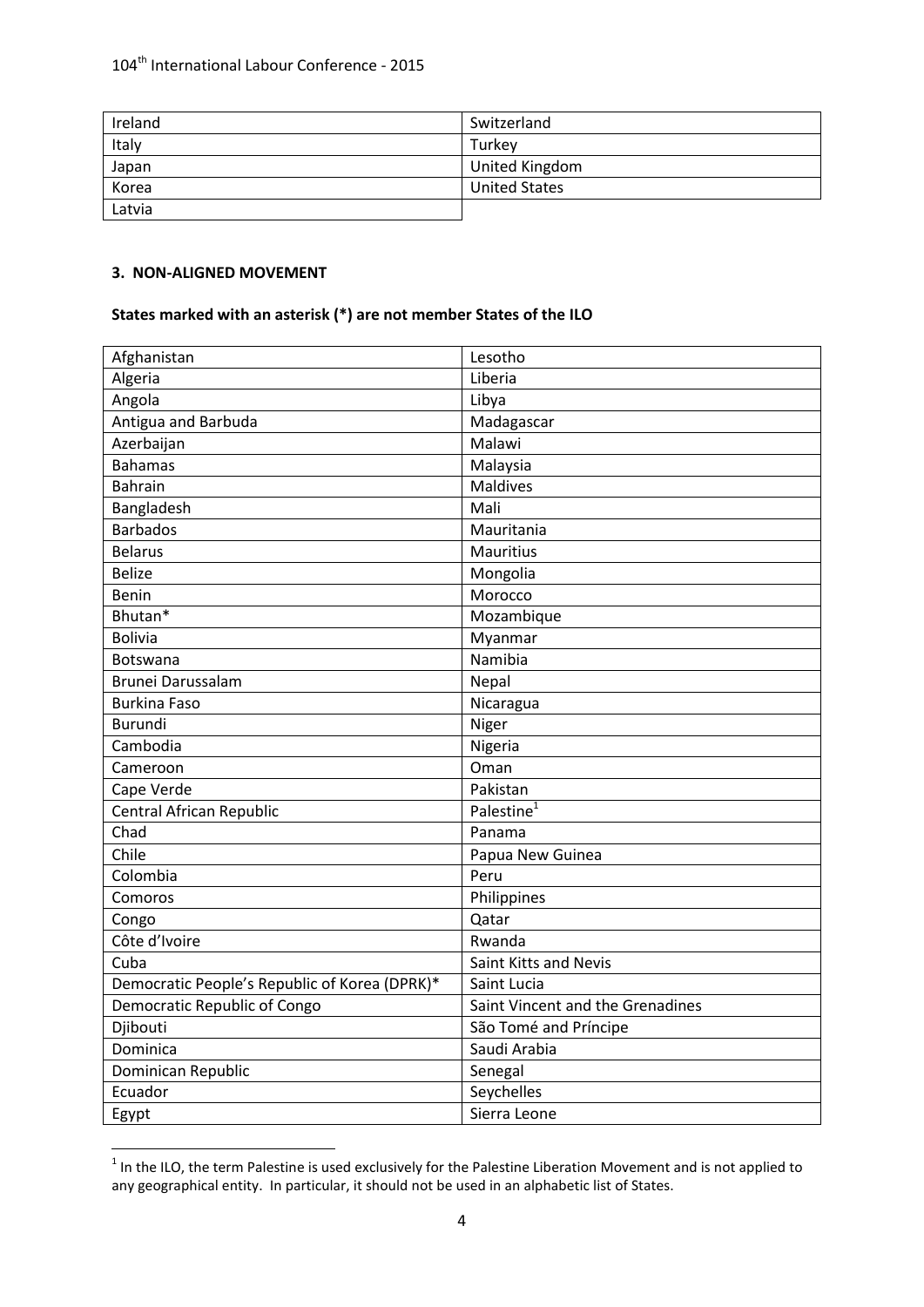| <b>Equatorial Guinea</b>         | Singapore                   |
|----------------------------------|-----------------------------|
| Eritrea                          | Somalia                     |
| Ethiopia                         | South Africa                |
| Fiji                             | Sri Lanka                   |
| Gabon                            | Sudan                       |
| Gambia                           | Suriname                    |
| Ghana                            | Swaziland                   |
| Grenada                          | Syrian Arab Republic        |
| Guatemala                        | Tanzania                    |
| Guinea                           | Thailand                    |
| Guinea-Bissau                    | <b>Timor Leste</b>          |
| Guyana                           | Togo                        |
| Haiti                            | <b>Trinidad and Tobago</b>  |
| Honduras                         | Tunisia                     |
| India                            | Turkmenistan                |
| Indonesia                        | Uganda                      |
| Iran                             | <b>United Arab Emirates</b> |
| Iraq                             | Uzbekistan                  |
| Jamaica                          | Vanuatu                     |
| Jordan                           | Venezuela                   |
| Kenya                            | Vietnam                     |
| Kuwait                           | Yemen                       |
| Lao Peoples' Democratic Republic | Zambia                      |
| Lebanon                          | Zimbabwe                    |

### **4. BRICS**

| <b>Brazil</b> | Russia       |
|---------------|--------------|
| China         | South Africa |
| India         |              |

### **5. G-15**

| Algeria       | Kenya     |
|---------------|-----------|
| Argentina     | Malaysia  |
| <b>Brazil</b> | Mexico    |
| Chile         | Nigeria   |
| Egypt         | Senegal   |
| India         | Sri Lanka |
| Indonesia     | Venezuela |
| Iran          | Zimbabwe  |
| Jamaica       |           |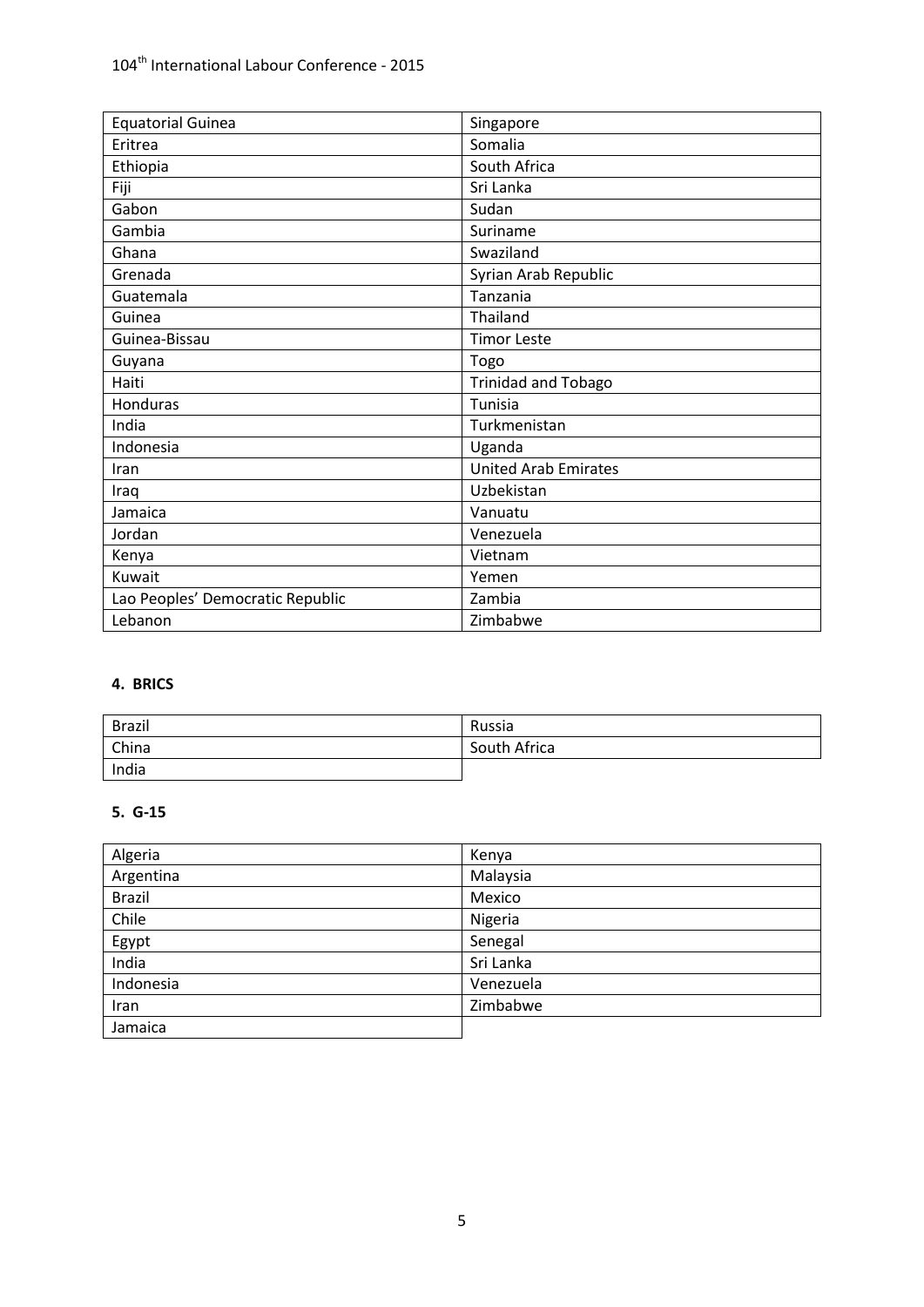### **C. INTERNATIONAL ORGANIZATIONS**

### **1. ASSOCIATION OF SOUTH-EAST ASIAN NATIONS (ASEAN)**

| Brunei Darussalam                | Mvanmar     |
|----------------------------------|-------------|
| Cambodia                         | Philippines |
| Indonesia                        | Singapore   |
| Lao People's Democratic Republic | Thailand    |
| Malaysia                         | Viet Nam    |

#### **2. EUROPEAN UNION (EU)**

| Austria         | Italy          |
|-----------------|----------------|
| Belgium         | Latvia         |
| <b>Bulgaria</b> | Lithuania      |
| Croatia         | Luxembourg     |
| Cyprus          | Malta          |
| Czech Republic  | Netherlands    |
| Denmark         | Poland         |
| Estonia         | Portugal       |
| Finland         | Romania        |
| France          | Slovakia       |
| Germany         | Slovenia       |
| Greece          | Spain          |
| Hungary         | Sweden         |
| Ireland         | United Kingdom |

#### **2. GULF COOPERATION COUNCIL (GCC)**

| Kingdom of Bahrain      | Qatar                |
|-------------------------|----------------------|
| Kingdom of Saudi Arabia | Sultanate of Oman    |
| Kuwait                  | United Arab Emirates |

#### **3. LEAGUE OF ARAB STATES (ARAB LEAGUE)**

| Algeria            | Morocco                          |
|--------------------|----------------------------------|
| Kingdom of Bahrain | Sultanate of Oman                |
| Comoros            | Palestine <sup>2</sup>           |
| Djibouti           | Qatar                            |
| Egypt              | Kingdom of Saudi Arabia          |
| Iraq               | Somalia                          |
| Jordan             | Sudan                            |
| Kuwait             | Syrian Arab Republic (Suspended) |
| Lebanon            | Tunisia                          |
| Libya              | Yemen                            |
| Mauritania         |                                  |

**THE 12008**<br><sup>2</sup> In the ILO, the term Palestine is used exclusively for the Palestine Liberation Movement and is not applied to any geographical entity. In particular, it should not be used in an alphabetic list of States.